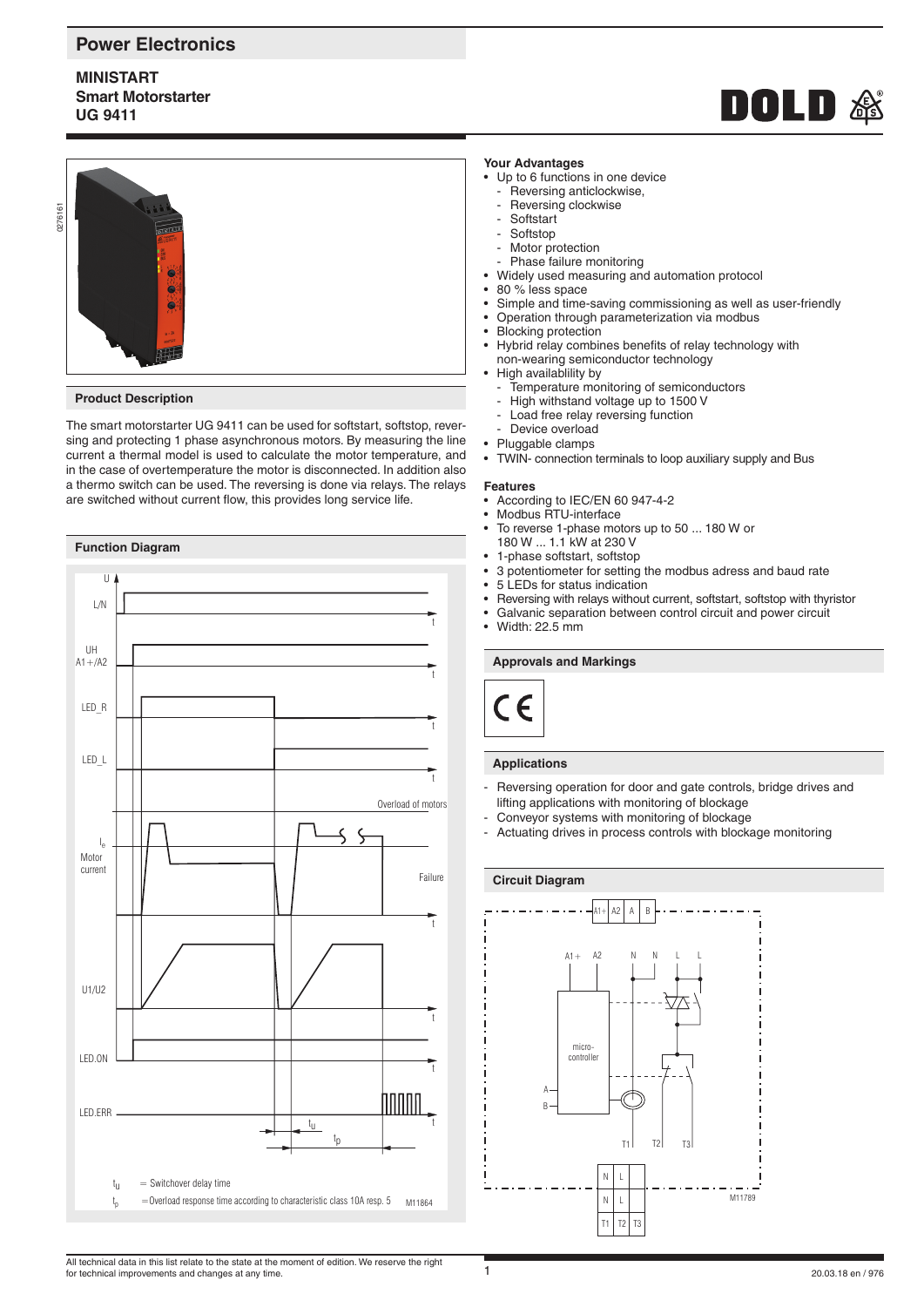| <b>Connection Terminals</b> |                             |  |  |  |  |
|-----------------------------|-----------------------------|--|--|--|--|
| Terminal designation        | <b>Signal description</b>   |  |  |  |  |
| $ A1 (+) $                  | Auxiliary voltage + DC 24 V |  |  |  |  |
| A <sub>2</sub>              | Auxiliary voltage 0 V       |  |  |  |  |
| $\overline{A}$              | Modbus signal A             |  |  |  |  |
| $\overline{B}$              | Modbus signal B             |  |  |  |  |
| $\overline{\mathsf{L}}$     | Phase connection L          |  |  |  |  |
| $\overline{\mathsf{N}}$     | Neutral                     |  |  |  |  |
| T <sub>1</sub>              | Motor connection T1         |  |  |  |  |
| T <sub>2</sub>              | Motor connection T2         |  |  |  |  |
| T <sub>3</sub>              | Motor connection T3         |  |  |  |  |

## **Function**

### **Softstart**

The motor phase is controlled using thyristors, so that the motor current rises continuously. The starting torque behaves in the same way. This provides shock free starting and reduces mechanical failures. Starting timeand starting voltage can be adjusted via Modbus.

#### **Softstop**

The motor phases is controlled using thyristors, so that the motor current drops continuously. The motor torque behaves in the same way on run down. This provides shock free stopping and reduces mechanical failures. Stopping time and stopping voltage can be adjusted via Modbus.

#### **Motorschutz**

#### **Motor protection**

The thermal load of the motor is calculated using a thermal model. The current is measured in phase N. When the trigger value – stored in the trigger characteristics-, is reached, the motor is switched off and the device switches to fault 8.

The fault and motor leading can be acknowledged via Modbus.

**Attention:** The data of the thermal model is cleared through reset. In this case, the user must provide adequate cooling time of the motor. the motor.

#### **Phase failure monitoring**

After connecting the auxiliary supply, the unit checks if the phases L / N is correct. If L or L / N phases are missing, the unit indicates fault 4. This fault can be reset via Modbus.

| <b>Indicators</b>          |          |                                                                                                                                                                                                                                                             |
|----------------------------|----------|-------------------------------------------------------------------------------------------------------------------------------------------------------------------------------------------------------------------------------------------------------------|
|                            |          | green LED "On": permanent on - supply connected                                                                                                                                                                                                             |
| red LED "ERR":             | flashing | - Failure code of the device                                                                                                                                                                                                                                |
| yellow LED "Bus": flashing |          | - When receiving or<br>transmitting Modbus data                                                                                                                                                                                                             |
| yellow LED "L":            | flashing | permanent on - Motor turns anti-clockwise<br>- softstart or softstop active on<br>anti-clockwise turn                                                                                                                                                       |
| yellow LED "R":            | flashing | permanent on - Motor turns clockwise<br>- softstart or softstop active<br>on clockwise turn                                                                                                                                                                 |
| Failure code:              |          | 1 - Overtemperature on semiconductors<br>2 - Wrong mains fregency<br>4 - Phase failure detected<br>7 - Incorrect temperature measurement circuit<br>8 - Motor protection has responded<br>9 - Modubus communication failure<br>10 - Checksum failure EEPROM |

 $1^*$  - 10<sup>\*</sup> = Number of flashing pulses in sequence

#### **Reset Function**

By sending a reset command a reset can be operated via Modbus

#### **Modbus RTU**

For communication between motor controller and a supervising control the Modbus RTU protocol according to Specification V 1.1b3 is used.

#### **Setting**



M11787

| Position<br>Potentiometer<br><b>BAUD</b> |      | 2    | 3                         | 4  | 5   | 6   |     | 8                                            |
|------------------------------------------|------|------|---------------------------|----|-----|-----|-----|----------------------------------------------|
| Baud rate<br>Baud                        |      |      |                           |    |     |     |     | 1200 2400 4800 9600 19200 38400 57600 115200 |
| Response                                 | < 50 | < 25 | $\vert$ < 12 $\vert$ < 10 |    | < 5 | < 5 | < 5 | < 5                                          |
| Time                                     | ms   | ms   | ms                        | ms | ms  | ms  | ms  | ms                                           |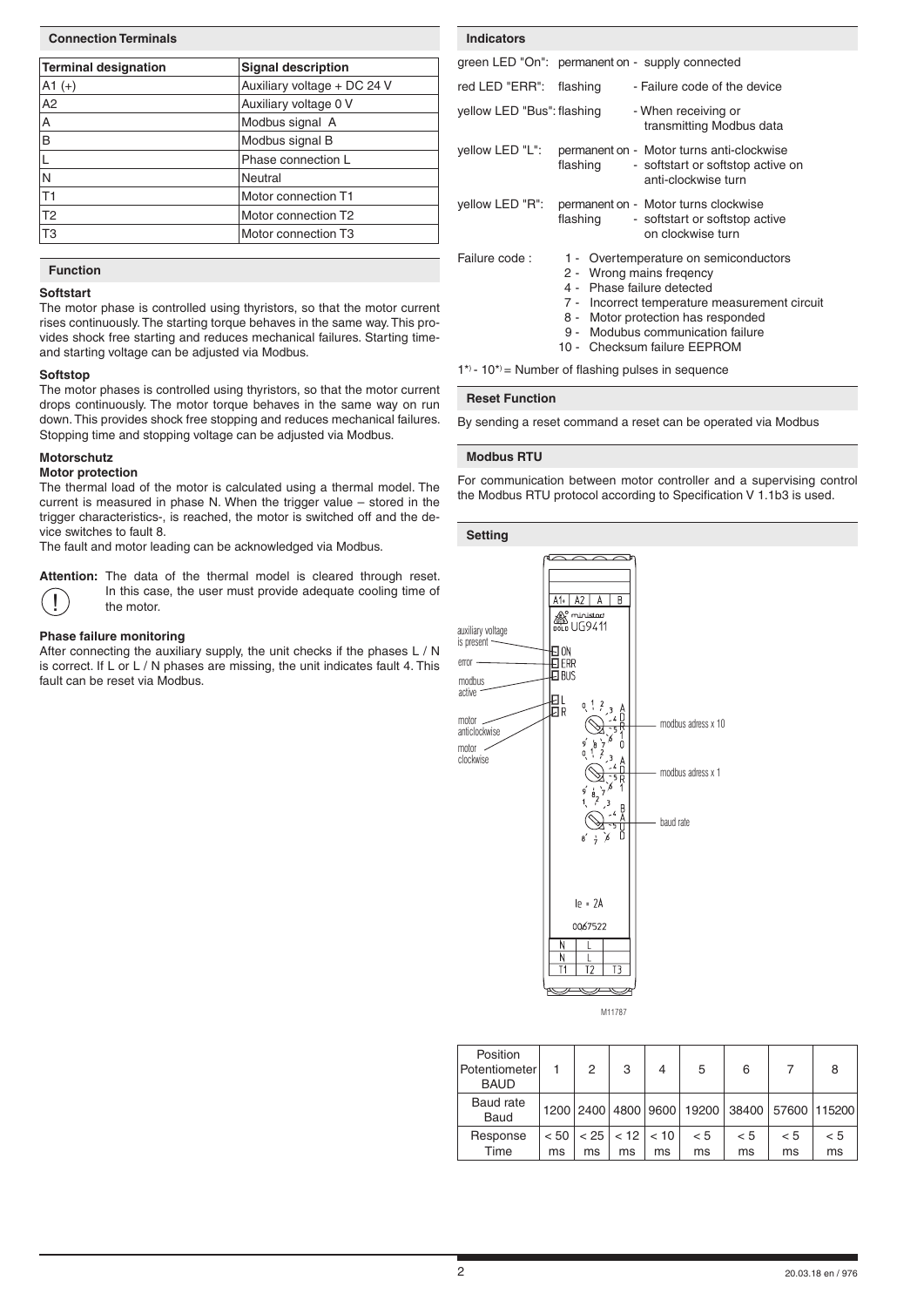#### **Technical Data Technical Data**

**Nominal voltage L1/N:** AC 230 V  $\pm$  10%<br>**Nominal frequency:** 50 / 60 Hz, autor **Auxiliary voltage:**<br>Motor power:

 0.3 A ... 2.0 A adjustable via Modbus **Operating mode:**<br>7.0 A: 7.0 A: <br>7.0 A: <br>2.0 A: <br>2.0 A: <br>2.0 A: <br>AC 53a: 4-2: 100-30 IEC/EN 60947-4-2 AC 53a: 4-2: 100-30 IEC/EN 60947-4-2<br>7.0 A; 2.0 A **Measured nominal current:**<br>Surge current: 200 A ( tp = 20 ms ) **Load limit integral:** 200 A<sup>2</sup>s (tp = 10 ms)<br>**Peak reverse voltage:** 1500 V **Peak reverse voltage:** 1500 V<br> **Overvoltage limiting:** AC 510 V **Overvoltage limiting: Leakage current in off state:** < 0.5 mA<br>**Start / deceleration voltage:** 30 ... 80 9 **Start / deceleration voltage:** 30 ... 80 % adjustable via Modbus **Start / deceleration ramp:** 0 ... 10 s adjustable via Modbus **Consumption:** 2 W<br> **Switchover delay time:** 500 ms dependent of I. **Switchover delay time:** 500 ms<br> **Switchover delay time:** 150 ms **Switchover delay time: Start up delay for master tick:** min. 25 ms **Release delay for master tick:** min. 30 ms **Current measurement:**<br>7 A device: 7 A device: <br>
2 A device: <br>
AC 0.2 ... 10 A 2 A device:  $AC 0.2 ... 10 A$ <br>Measuring accuracy:  $\pm 5\%$  of end of  $\pm$  5% of end of scale value **Measured value update time** at 50 Hz: 100 ms<br>at 60 Hz: 83 ms at  $60$  Hz: **Motor protection** up to 6.9 A: Class 10 A<br>6.9 to 7.0 A Class 5  $6.9$  to 7.0 A Electronically, with thermal memory Reset: The manual via Modbus **Short circuit strength max. fuse rating:** <sup>25</sup> A gG / gL IEC/EN 60 947-5-1

50 / 60 Hz, automatic detection<br>DC 24 V  $\pm$  10%

**Motor power:** 1.5 A ... 7.0 adjustable via Modbus

### **General Data**

| <b>Operating mode:</b><br>Operation: | Continuous operation<br>$0  + 65$ °C (see derating curve) |                                        |  |  |  |
|--------------------------------------|-----------------------------------------------------------|----------------------------------------|--|--|--|
| Storage:                             | $-40+70$ °C                                               |                                        |  |  |  |
| Relative air humidity:               | 93 % at 40 °C                                             |                                        |  |  |  |
| Altitude:                            | $< 1.000$ m                                               |                                        |  |  |  |
| <b>Clearance and creepage</b>        |                                                           |                                        |  |  |  |
| distances                            |                                                           |                                        |  |  |  |
| rated impuls voltage /               |                                                           |                                        |  |  |  |
| pollution degree                     |                                                           |                                        |  |  |  |
| Motor voltage- control voltage:      | 6 kV / 2                                                  | IEC 60 664-1                           |  |  |  |
| Motor voltage- Modbus:               | 6 kV / 2                                                  | IEC 60 664-1                           |  |  |  |
| Overvoltage category:                | Ш                                                         |                                        |  |  |  |
| <b>EMC</b>                           |                                                           |                                        |  |  |  |
| Electrostatic discharge:             | 8 kV (air)                                                | IEC/EN 61 000-4-2                      |  |  |  |
| <b>HF-irradiation</b>                |                                                           |                                        |  |  |  |
| 80 MHz  1.0 GHz:                     | 10V/m                                                     | IEC/EN 61 000-4-3                      |  |  |  |
| 1.0 GHz  2.5 GHz:                    | 3V/m                                                      | IEC/EN 61 000-4-3                      |  |  |  |
| 2.5 GHz  2.7 GHz:                    | 1 V/m                                                     | IEC/EN 61 000-4-3                      |  |  |  |
| Fast transients:                     | $2$ kV                                                    | IEC/EN 61 000-4-4                      |  |  |  |
| Surge voltages                       |                                                           |                                        |  |  |  |
| between                              |                                                           |                                        |  |  |  |
| wires for power supply:              | 1 kV                                                      | IEC/EN 61 000-4-5                      |  |  |  |
| between wire and ground:             | 2 kV                                                      | IEC/EN 61 000-4-5                      |  |  |  |
| HF wire guided:                      | 10V                                                       | IEC/EN 61 000-4-6                      |  |  |  |
| Voltage dips                         |                                                           | IEC/EN 61 000-4-11                     |  |  |  |
| Interference emission                |                                                           |                                        |  |  |  |
| Wire guided:                         | Limit value class B                                       | IEC/EN 60 947-4-2                      |  |  |  |
| Radio irradiation:                   | Limit value class B                                       | IEC/EN 60 947-4-2                      |  |  |  |
| Harmonics:                           |                                                           | EN 61 000-3-2                          |  |  |  |
| Degree of protection:                |                                                           |                                        |  |  |  |
| Housing:                             | IP 40                                                     | IEC/EN 60 529                          |  |  |  |
| Terminals:                           | IP 20                                                     | IEC/EN 60 529                          |  |  |  |
| <b>Vibration resistance:</b>         | Amplitude 0,35 mm                                         |                                        |  |  |  |
|                                      |                                                           | Frequency 10  55 Hz, IEC/EN 60 068-2-6 |  |  |  |
| <b>Climate resistance:</b>           | 0/065/04                                                  | IEC/EN 60 068-1                        |  |  |  |

#### **Wire connection:** DIN 46 228-1/-2/-3/-4 **Removable terminal blocks Wire connection** Phase voltage and motor pluggable screw terminal (S):

0.25 ... 2.5 mm2 stranded ferruled **Wire connection:** Bus and auxiliary supply pluggable Twin-cage-clampterminal (PT): 0.25 ... 1.5 mm<sup>2</sup>

0.25 ... 1.5 mm2 stranded ferruled Insulation of wires or sleeve length: 8 mm<br> **Fixing torque:** 0.5 ... 0.6 Nm **Fixing torque:** 0.5 ... 0.6<br> **Mounting:** DIN rail

**Dimensions**

**Width x height x depth:** 22.5 x 105 x 120.3 mm

**Weight:** 220 g

| <b>Standard Types</b>                                                                                                                                  |                              |
|--------------------------------------------------------------------------------------------------------------------------------------------------------|------------------------------|
| UG 9411PM AC 230 V 50/60 Hz 7.0 A<br>Article number:<br>• Nominal voltage:<br>• Nominal motor current: 7.0 A<br>• Modbus RTU<br>• Adjustable baud rate | 0067523<br>AC 230 V          |
| • Width:                                                                                                                                               | $22.5$ mm                    |
| UG 9411PM AC 230 V 50/60 Hz 2.0 A<br>Article number:<br>• Nominal voltage:<br>• Nominal motor current:<br>• Modbus RTU<br>• Adjustable baud rate       | 0067522<br>AC 230 V<br>2.0 A |
| • Width:                                                                                                                                               | 22.5 mm                      |

**Mounting:** DIN rail IEC/EN 60 715

 $0.25$  ... 2.5 mm<sup>2</sup> solid or

 $0.25...$  1.5 mm<sup>2</sup> solid or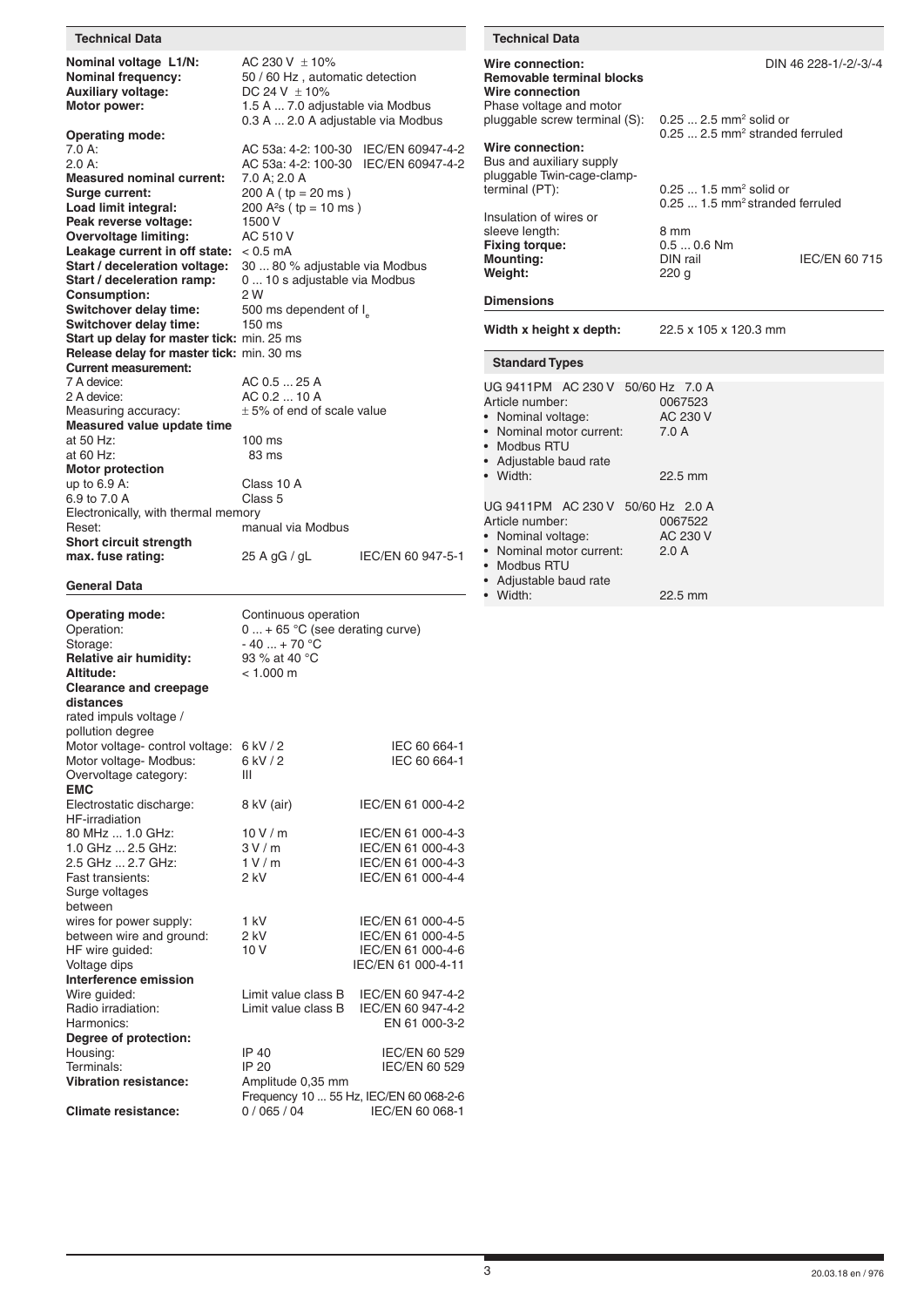

- mounted without distance

#### Derating curve:

Rated continuous current depending on ambient temperature and distance Enclosure without ventilation slots



Trigger characteristics Motor overload protection

# Potentiometer ADR10: - - Unit adress x 10 Potentiometer ADR1: - Unit adress x 1 Potentiometer BAUD: - Baud rate **Setting Facilities**

The module address and baud rate is only read after connecting the auxiliary supply!

#### **Group fusing**

Several motor starters can be wired in parallel on the supply side. Please make sure, that the total current cannot exceed 16 A. If several starters are use together and require more than 16 A, groups have to be split up for max 16 A.

#### **Set-up Procedure**

- 1. Connect motor and device according to application example. The 3 phases must be connected in correct sequence, wrong phase sequence will lead to failure (see failure code)
- 2. Setting unit adress and baud rate via potentiometer.
- 3. Power up the unit.
- 4. Parametrization via Modbus
- 5. At correct setting, the motor should ramp up continuously to full speed.

#### **Safety Notes**

- Never clear a fault when the device is switched on

 **Attention:** This device can be started directly on the phase voltage



without a contactor. Please be aware that the motor is still **(1)** connected to the supply voltage also when it is not running.<br>Therefore for work on motor and controller the supply has to be disconnected via E-stop.

- The user must ensure that the device and the necessary component are mounted and connected according to the locally applicable regulations and technical standards (VDE, TÜV,BG).
- Adjustments may only be carried out by qualified specialist staff and the applicable safety rules must be observed.
- Touch proof security is only provided when the power connection terminals are plugged into the unit.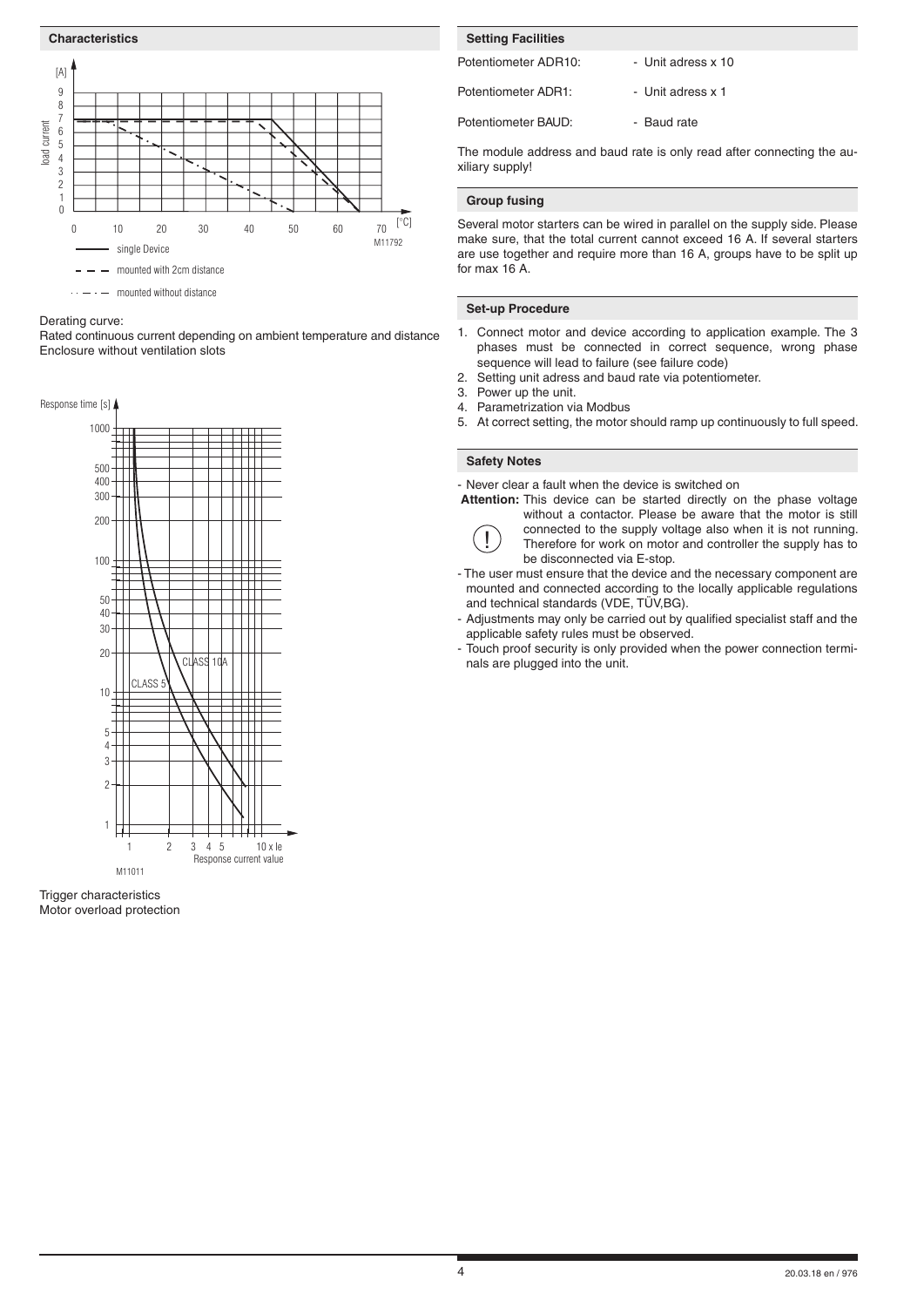



Motor control with UG 9411 and PLC via Modbus

Protocol Modbus Seriell RTU Adress 1 bis 99<br>Baud rate 1200, 24 1200, 2400, 4800, 9600, 19200, 38400, 57600, 115200 Baud Data bit 8 Stop bit 2 Parity none

More information about the interface, wiring rules, device identification and communication monitoring can be found in the Modbus user manual.

#### **Function-Codes**

At UG 9411 the following function codes are implemented:

| <b>Function-</b><br>Code | <b>Name</b>                  | <b>Description</b>                     |
|--------------------------|------------------------------|----------------------------------------|
| 0x03                     | <b>Read Holding Register</b> | Device parameter<br>read word by word  |
| 0x04                     | <b>Read Input Register</b>   | Actual values<br>read word by word     |
| 0x05                     | Write Single Coil            | Outputs write induvidually             |
| 0x06                     | Write Single Register        | Device parameter<br>write word by word |
| 0x10                     | Write Multiple Register      | Device parameter<br>write in blocks    |

#### **Device configuration**

If required the device configuration data can be saved permanently by setting the the Bit "WriteKonfig to EEPROM". The data is copied from the EEPROM to the relevant register when connecting the auxiliary voltage. As the numbers of write cycles of an EEPROM are limited, the writing must not be done in cycles. In addition it is not possible to receive modbus telegrams during a period of 50 ms while writing the EEPROM.